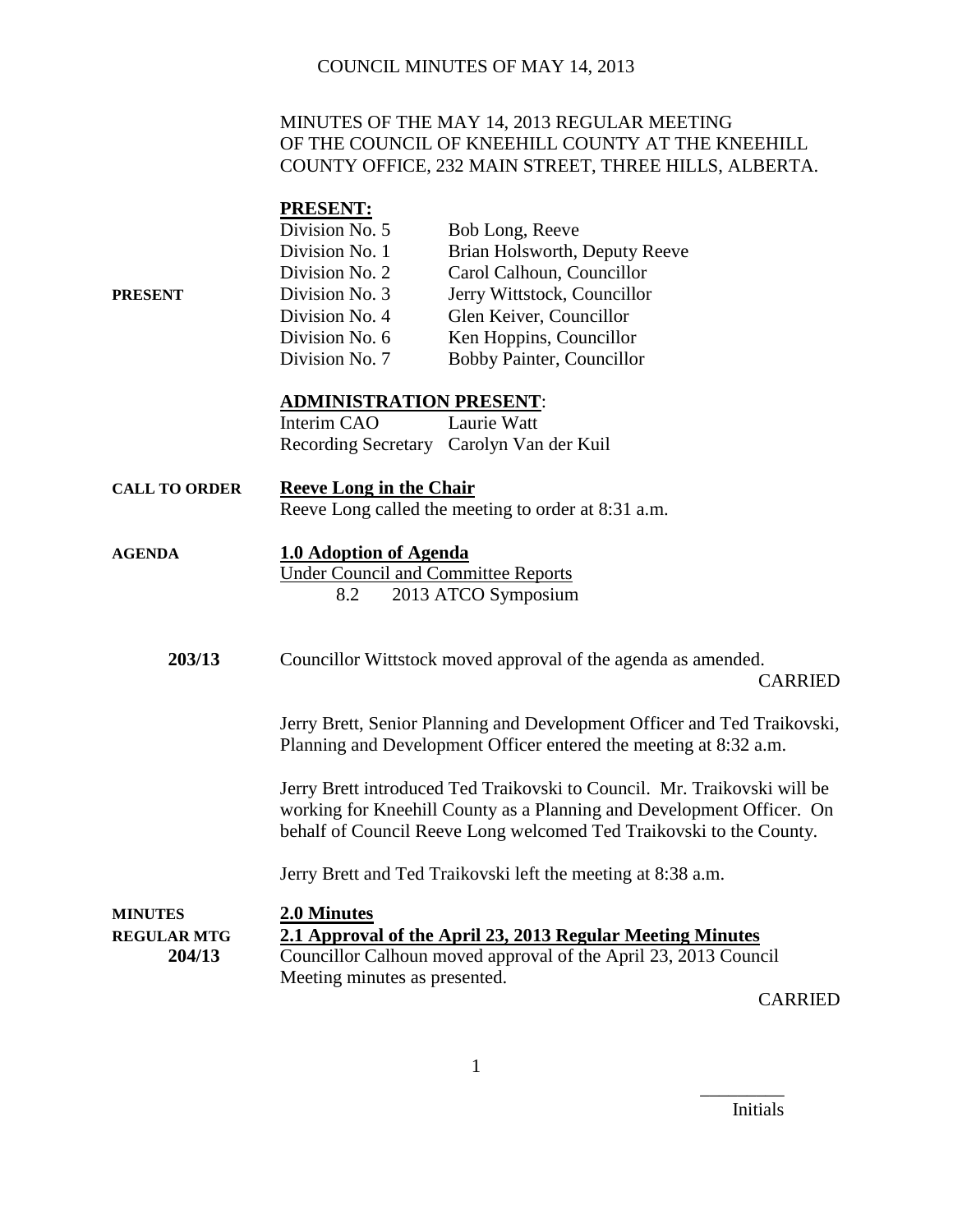| <b>PUBLIC HEARING</b>                     | 2.2 Approval of the Public Hearing Minutes of Bylaw 1652 –                                                                                                                 |                |
|-------------------------------------------|----------------------------------------------------------------------------------------------------------------------------------------------------------------------------|----------------|
|                                           | <b>Amendment to the Land Use Bylaw (1564)</b>                                                                                                                              |                |
| 205/13                                    | Councillor Hoppins moved approval of the April 23, 2013 Public Hearing                                                                                                     |                |
|                                           | Minutes of Bylaw 1652, amendment to the Land Use Bylaw 1564 as                                                                                                             |                |
|                                           | presented.                                                                                                                                                                 |                |
|                                           |                                                                                                                                                                            | <b>CARRIED</b> |
| <b>SPECIAL MTG</b><br>206/13              | 2.3 Approval of the May 3, 2013 Special Council Meeting Minutes<br>Councillor Holsworth moved approval of the May 3, 2013 Special<br>Council Meeting Minutes as presented. | <b>CARRIED</b> |
|                                           |                                                                                                                                                                            |                |
| <b>NEW BUSINESS</b><br><b>DRUM PARADE</b> | <b>7.0 New Business</b><br><b>7.1 Town of Drumheller Parade Invitation</b>                                                                                                 |                |
| 207/13                                    | Councillor Hoppins moved that Council approve Reeve Long to represent                                                                                                      |                |
|                                           | Kneehill County at the Drumheller Centennial Parade on July 1 <sup>st</sup> , 2013.                                                                                        | <b>CARRIED</b> |
|                                           | <b>SERVUS APPREC DAY 7.2 Servus Credit Union Appreciation Day &amp; Golf Tournament</b>                                                                                    |                |
| 208/13                                    | Councillor Wittstock moved that Council authorize attendance for                                                                                                           |                |
|                                           | Councillors wishing to attend the Wednesday September 11, 2013 Servus                                                                                                      |                |
|                                           | Credit Union Invitational Golf Tournament at the Ponoka Community                                                                                                          |                |
|                                           | Golf Club.                                                                                                                                                                 |                |
|                                           |                                                                                                                                                                            | <b>CARRIED</b> |
|                                           |                                                                                                                                                                            |                |
| <b>STRAT PLAN</b><br>209/13               | <b>7.3 2013 Strategic Planning Priorities and Action Plan Quarterly</b><br><b>Update</b>                                                                                   |                |
|                                           | Councillor Wittstock moved that Council receive as information.                                                                                                            |                |
|                                           |                                                                                                                                                                            | <b>CARRIED</b> |
|                                           |                                                                                                                                                                            |                |
| <b>BYLAW1660</b>                          | 7.5 Bylaw 1660- Amending Linden North Schedule "B" WSA                                                                                                                     |                |
|                                           | <b>Benefitting Levy/Connection Fee</b>                                                                                                                                     |                |
| 210/13                                    | Councillor Holsworth moved first reading of Bylaw 1660 to amend Bylaw                                                                                                      |                |
|                                           | 1623 the benefiting service connection fee for the Linden North – Phase 1                                                                                                  |                |
|                                           | Water Service Area, by amending Schedule"B".                                                                                                                               |                |
|                                           |                                                                                                                                                                            | <b>CARRIED</b> |
| 211/13                                    | Councillor Hoppins moved second reading of Bylaw 1660.                                                                                                                     |                |
|                                           |                                                                                                                                                                            | <b>CARRIED</b> |
|                                           |                                                                                                                                                                            |                |
| 212/13                                    | Councillor Holsworth moved consideration to hold third reading be given                                                                                                    |                |
|                                           | to Bylaw 1660.                                                                                                                                                             |                |
|                                           | <b>CARRIED UNANIMOUSLY</b>                                                                                                                                                 |                |

Initials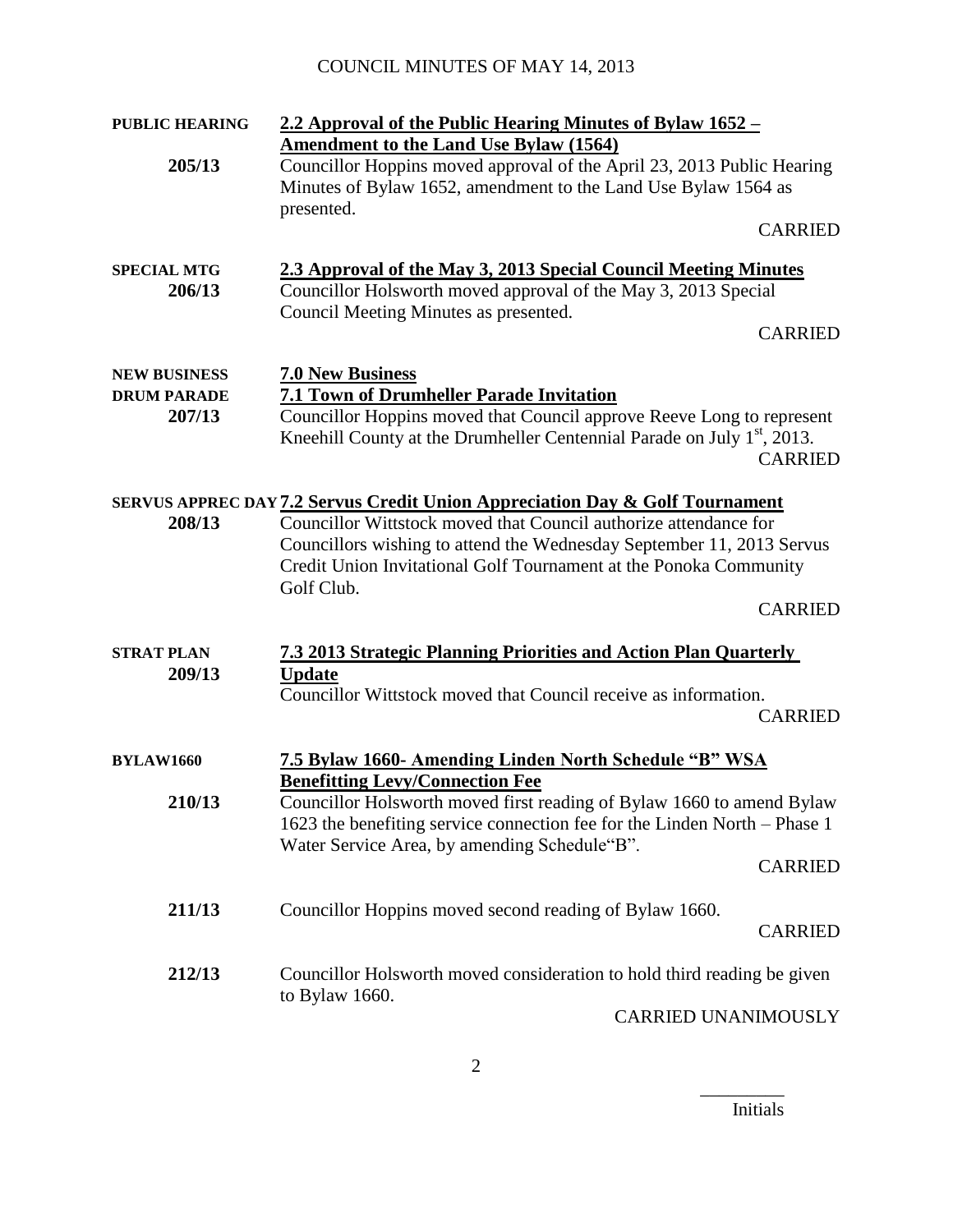| 213/13           | Councillor Calhoun moved third reading to Bylaw 1660.                                                                                                                                      |                |
|------------------|--------------------------------------------------------------------------------------------------------------------------------------------------------------------------------------------|----------------|
|                  |                                                                                                                                                                                            | <b>CARRIED</b> |
| <b>BYLAW1659</b> | <b>7.6 Bylaw 1659- Amending Gamble Schedule "B" WSA Benefitting</b><br><b>Levy/Connection Fee</b>                                                                                          |                |
| 214/13           | Councillor Calhoun moved first reading of Bylaw 1659 to amend Bylaw<br>1590 the benefiting service connection fee for the Gamble Water Service<br>Area, by amending Schedule"B".           |                |
|                  |                                                                                                                                                                                            | <b>CARRIED</b> |
| 215/13           | Councillor Wittstock moved second reading of Bylaw 1659.                                                                                                                                   | <b>CARRIED</b> |
| 216/13           | Councillor Hoppins moved consideration to hold third reading be given to<br>Bylaw 1659.                                                                                                    |                |
|                  | <b>CARRIED UNANIMOUSLY</b>                                                                                                                                                                 |                |
| 217/13           | Councillor Holsworth moved third reading to Bylaw 1659.                                                                                                                                    | <b>CARRIED</b> |
| <b>BYLAW1658</b> | 7.7 Bylaw 1658- Amending Grainger/Hesketh Schedule "B" WSA<br><b>Benefitting Levy/Connection Fee</b>                                                                                       |                |
| 218/13           | Councillor Painter moved first reading of Bylaw 1658 to amend Bylaw<br>1624 the benefiting service connection fee for the Grainger/Hesketh Water<br>Service Area, by amending Schedule"B". | <b>CARRIED</b> |
|                  |                                                                                                                                                                                            |                |
| 219/13           | Councillor Keiver moved second reading of Bylaw 1658.                                                                                                                                      | <b>CARRIED</b> |
| 220/13           | Councillor Hoppins moved consideration to hold third reading be given to<br>Bylaw 1658.                                                                                                    |                |
|                  | <b>CARRIED UNANIMOUSLY</b>                                                                                                                                                                 |                |
| 221/13           | Councillor Wittstock moved third reading to Bylaw 1658.                                                                                                                                    | <b>CARRIED</b> |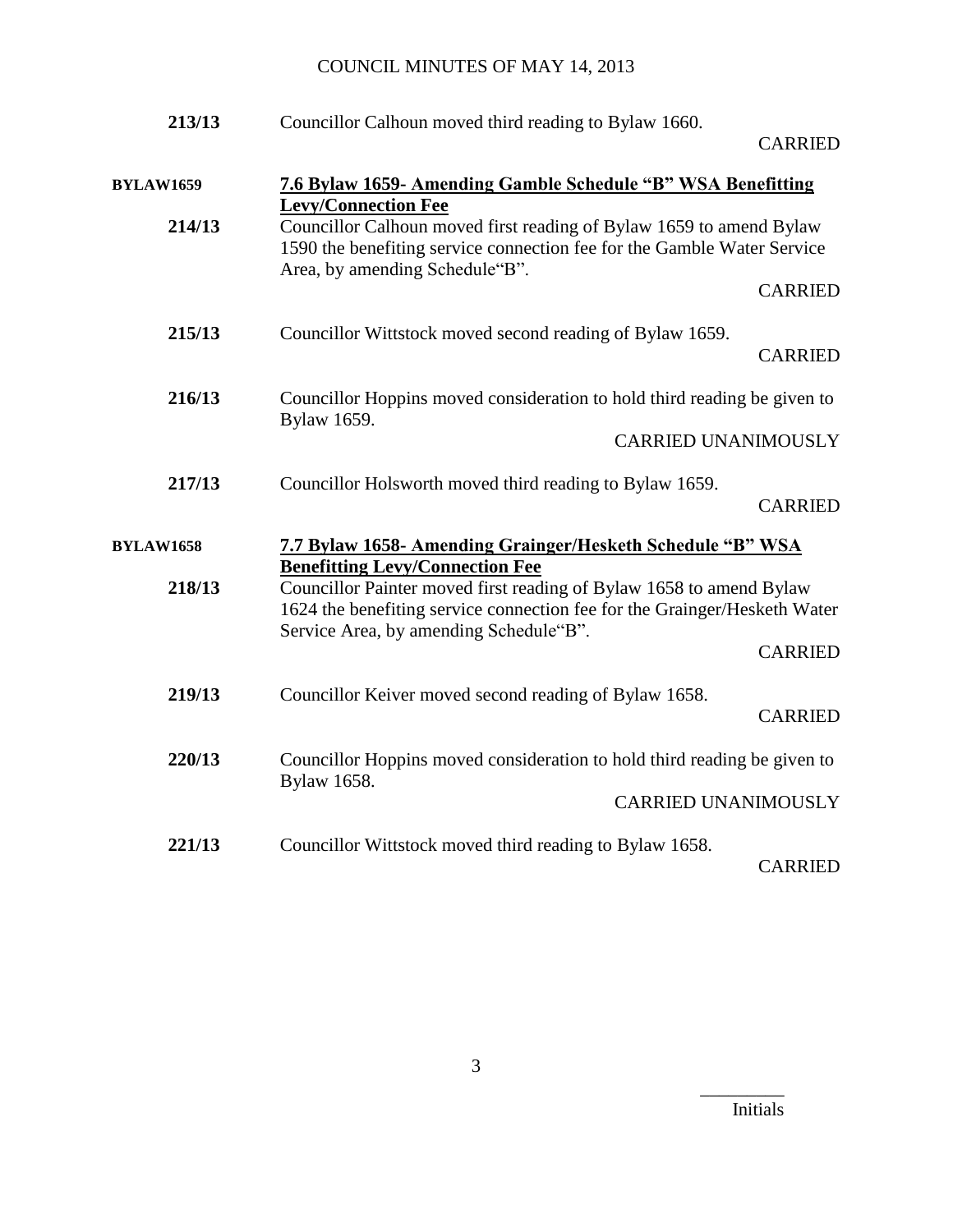| <b>BYLAW1661</b>       | 7.8 Bylaw 1661- Amending Equity Schedule "A-1 (Revised)" WSA                                                          |  |
|------------------------|-----------------------------------------------------------------------------------------------------------------------|--|
|                        | <b>Benefitting Levy/Connection Fee</b>                                                                                |  |
| 222/13                 | Councillor Holsworth moved first reading of Bylaw 1661 to amend Bylaw                                                 |  |
|                        | 1353 the benefiting service connection fee for the Equity Water<br>Service Area, by amending Schedule"A-1 (Revised)". |  |
|                        | <b>CARRIED</b>                                                                                                        |  |
|                        |                                                                                                                       |  |
| 223/13                 | Reeve Long moved second reading of Bylaw 1661.                                                                        |  |
|                        | <b>CARRIED</b>                                                                                                        |  |
| 224/13                 | Councillor Painter moved consideration to hold third reading be given to                                              |  |
|                        | Bylaw 1661.                                                                                                           |  |
|                        | <b>CARRIED UNANIMOUSLY</b>                                                                                            |  |
| 225/13                 | Councillor Hoppins moved third reading to Bylaw 1661.                                                                 |  |
|                        | <b>CARRIED</b>                                                                                                        |  |
|                        |                                                                                                                       |  |
|                        | The meeting recessed from 8:48 a.m. to 8:54 a.m.                                                                      |  |
| <b>COUNCIL REPORTS</b> | <b>8.0 Council and Committee Reports</b>                                                                              |  |
| <b>AHS FORUM</b>       | 8.1 AHS, Community Health Forum and Networking Event                                                                  |  |
| 226/13                 | Councillor Wittstock moved that Council approve the attendance of Reeve                                               |  |
|                        | Long and Councilor Calhoun to the David Thompson Health Advisory                                                      |  |
|                        | Council and Central Zone, Alberta Health Services Community Health                                                    |  |
|                        | Forum and Networking Event in Wetaskiwin on Thursday, May 23, 2013.<br><b>CARRIED</b>                                 |  |
|                        |                                                                                                                       |  |
| 227/13                 | Councillor Calhoun moved that Council go into In-Camera at 8:56 a.m.                                                  |  |
|                        | <b>CARRIED</b>                                                                                                        |  |
|                        |                                                                                                                       |  |
| 228/13                 | Councillor Painter moved the meeting out of In-Camera at 9:18 a.m.                                                    |  |
|                        | <b>CARRIED</b>                                                                                                        |  |
|                        | Pete McRae, Director of Operations, Brandy Hay Evans, Operations                                                      |  |
|                        | Executive Assistant, Bowen Clausen, Agriculture Fieldman, and Fallon                                                  |  |
|                        | Sherlock Assistant Agriculture Fieldman entered the meeting at 9:19 a.m.                                              |  |
|                        | Debi Moon, reporter for the Capital, entered the meeting at 9:19 a.m.                                                 |  |
|                        |                                                                                                                       |  |

Initials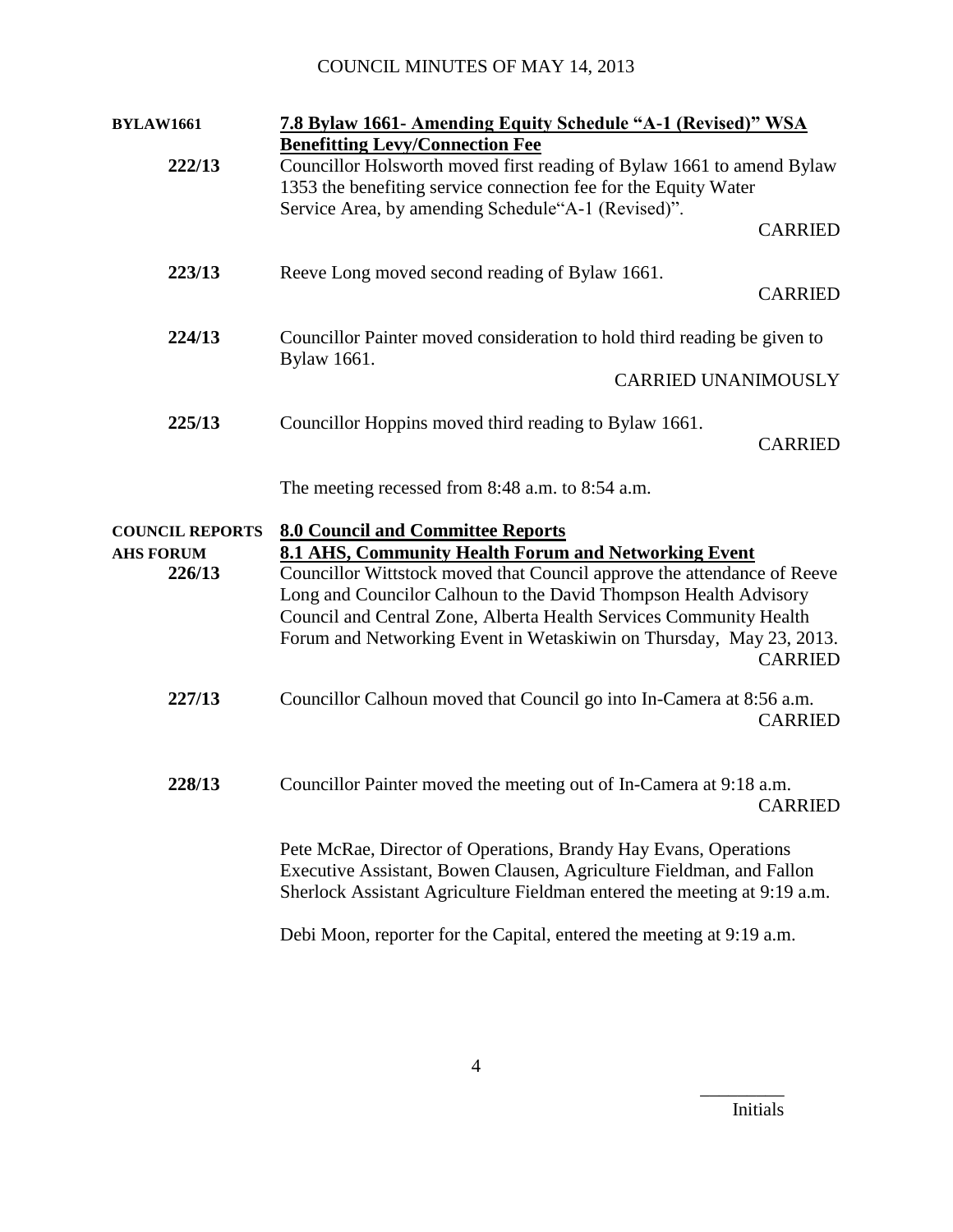| <b>OPERATIONS</b>                                     | <b>4.0 Operations</b>                                                                                                                                                                                                                                                                                                                    |                |
|-------------------------------------------------------|------------------------------------------------------------------------------------------------------------------------------------------------------------------------------------------------------------------------------------------------------------------------------------------------------------------------------------------|----------------|
| <b>OPR SUMMARY</b>                                    | <b>4.1 Operations Summary</b><br>Pete McRae presented the Operations Report comprised of Transportation<br>(Roads), Water and Miscellaneous updates.                                                                                                                                                                                     |                |
| 229/13                                                | Councillor Holsworth moved that Council receive the Operations<br>Summary report as presented.                                                                                                                                                                                                                                           | <b>CARRIED</b> |
| 230/13                                                | <b>CRUISE WKND MOW 4.2 Three Hills Cruise Weekend Committee Mowing Request</b><br>Councillor Hoppins moved that Council approve the mowing of the<br>Three Hills Municipal Airport in preparation for the Three Hills Cruise<br>Weekend scheduled for June 2, 2013 at no cost.                                                           | <b>CARRIED</b> |
| <b>H20 MODELING</b>                                   | 4.3 Water Modeling Application (Sunnyslope) – Dalys & Amanda                                                                                                                                                                                                                                                                             |                |
| 231/13                                                | <b>Mandel</b><br>Councillor Calhoun moved that Council approve the connection<br>recommendations for Dalys and Amanda Mandel as presented.                                                                                                                                                                                               | <b>CARRIED</b> |
| <b>H20 MODELING</b><br>232/13                         | <u> 4.4 Water Modeling Application (Gamble) – Dana &amp; Randi Andrew</u><br>Councillor Holsworth moved that Council approve the connection<br>recommendations for Dana and Randi Andrew as presented.                                                                                                                                   | <b>CARRIED</b> |
| <b>NEW BUSINESS</b><br><b>RDSIDE MOWING</b><br>233/13 | <b>7.0 New Business Cont'd</b><br><b>7.4 Roadside Mowing</b><br>Councillor Hoppins moved that Council approve to repost the Request for<br>Proposal for Roadside Mowing as all proposals that were submitted<br>previously were incomplete, with a closing date near the end of May, for a<br>one-year contract with the option for two. | <b>CARRIED</b> |
|                                                       | The meeting recessed from 10:06 a.m. to 10:22 a.m.                                                                                                                                                                                                                                                                                       |                |
|                                                       | Pete McRae, Brandy Hay Evans, Bowen Clausen, Fallon Sherlock and                                                                                                                                                                                                                                                                         |                |

Debi Moon were not in attendance when the meeting reconvened.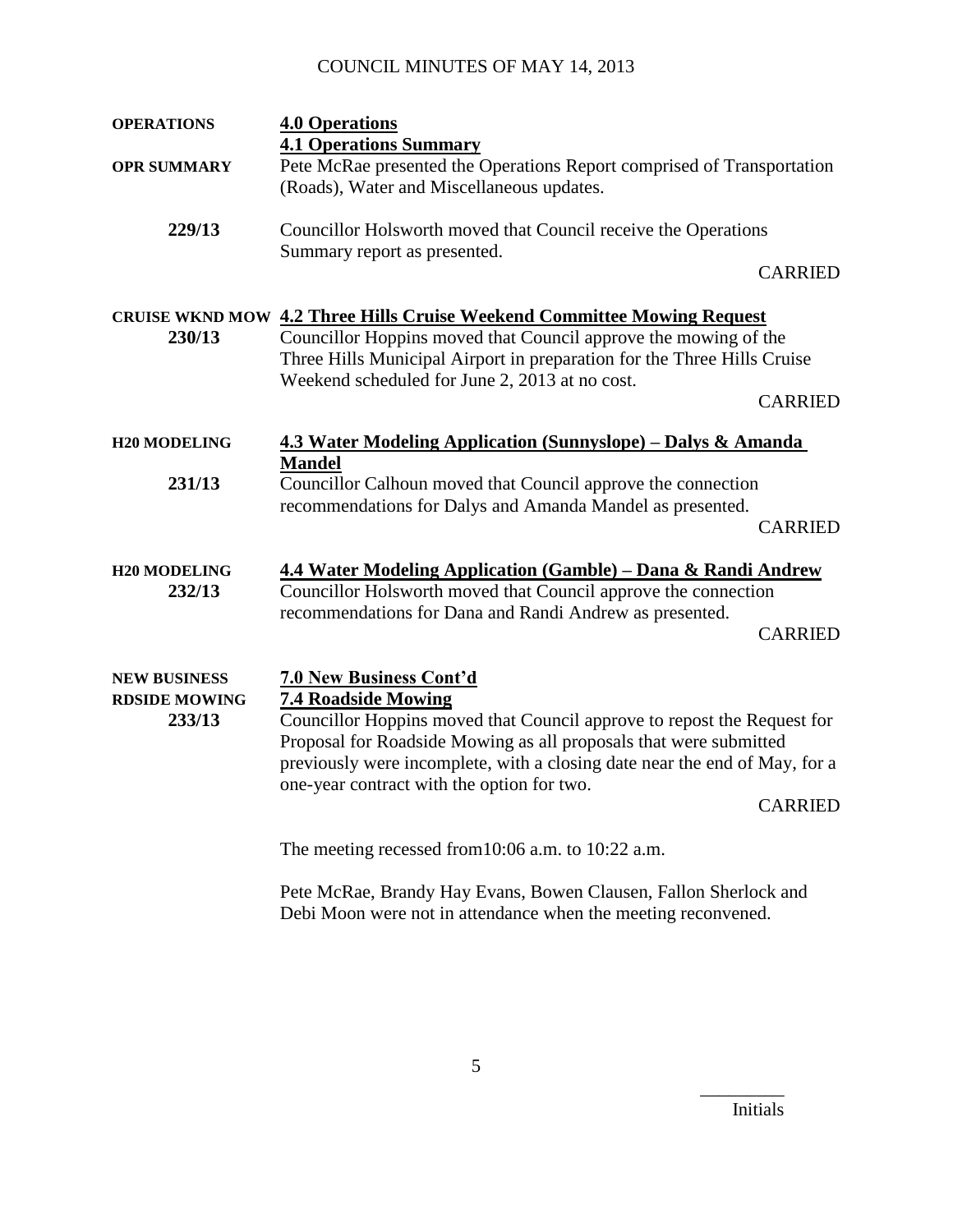| <b>COUNCIL REPORTS</b>          | 8.0 Council and Committee Reports Cont'd                                                                                                    |
|---------------------------------|---------------------------------------------------------------------------------------------------------------------------------------------|
| <b>ATCO SYMPOSIUM</b>           | 8.2 2013 ATCO Symposium – Verbal report by Reeve Long.                                                                                      |
|                                 | 250 people in attendance<br>$\bullet$                                                                                                       |
|                                 | 14 <sup>th</sup> Annual event, largest turnout<br>$\bullet$                                                                                 |
|                                 | Opening address was Minister of Municipal Affairs Doug<br>$\bullet$<br>Griffiths.                                                           |
| 234/13                          | Councillor Calhoun moved that Council receive the Council and<br>Committee reports as presented.                                            |
|                                 | <b>CARRIED</b>                                                                                                                              |
| <b>CORRESPONDENCE</b><br>235/13 | <b>9.0 Correspondence Report</b><br>Councillor Wittstock moved that Council receive the Correspondence<br>Report.                           |
|                                 | <b>CARRIED</b>                                                                                                                              |
|                                 | Councillor Holsworth left the meeting at 10:30 a.m.                                                                                         |
| <b>BUS PENDING</b>              | <b>10.0 Council Business Pending &amp; Summary Reports</b>                                                                                  |
|                                 | 10.1 Business Pending Report 2008/2009/2010/2011/2012<br><b>10.2 Business Pending Report 2013</b>                                           |
| 236/13                          | Councillor Calhoun moved that Council receive the Business Pending                                                                          |
|                                 | reports.                                                                                                                                    |
|                                 | <b>CARRIED</b>                                                                                                                              |
|                                 | Councillor Holsworth re-entered the meeting at 10:43 a.m.                                                                                   |
| <b>SUMMARY REPORT</b><br>237/13 | <b>10.3 Business Completed Items Summary Report 2013</b><br>Councillor Wittstock moved that Council receive the Business Summary<br>report. |
|                                 | <b>CARRIED</b>                                                                                                                              |
| <b>IN-CAMERA</b>                | 11.0 In-Camera                                                                                                                              |
| 238/13                          | Councillor Holsworth moved that Council go into In-Camera at 10:50 a.m.<br><b>CARRIED</b>                                                   |
|                                 | Laurie Watt and Carolyn Van der Kuil left the meeting at 10:57 a.m. The<br>remainder of the minutes were recorded by Reeve Long.            |
| 239/13                          | Councillor Keiver moved the meeting out of In-Camera at 11:32 a.m.<br><b>CARRIED</b>                                                        |

Initials